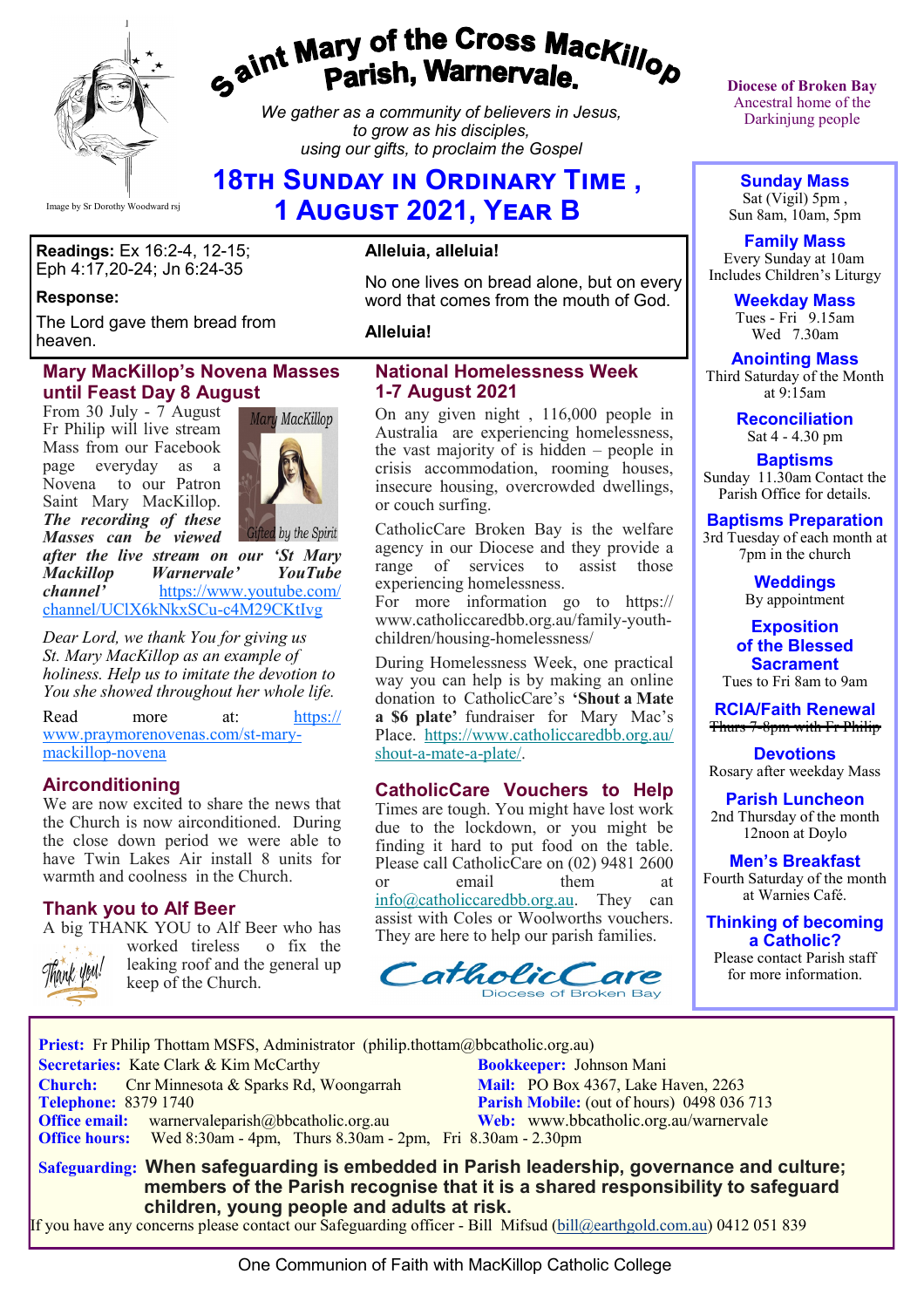## **An Act of Spiritual Communion**

*My Jesus, I believe that You are present in the Most Holy Sacrament. I love You above all things, and I desire to receive You into my soul. Since I cannot at this moment receive You sacramentally, come at least spiritually into my heart. I embrace You as if You were already there and unite myself wholly to You. Never permit me to be separated from You. Amen*

#### **First Reconciliation Overview**

The overview class is postponed till further notice - when restrictions allow. Updates will be emailed to those enrolled.

# **Social Justice**

A Tri-Diocesan Social Justice Reflection evening was held on 30/6/21. A summary of a report of this event follows:

Bishop Anthony urged us all to look to the Gospel and the ministry of Jesus in responding to people living with severe mental health issues. He said that:

- mental health is not the result of a moral failure or a lack of faith; - people are never problems, we cannot deprive them of their human dignity.

Dr Robbie Lloyd of the Sydney Archdiocese encouraged us all to see that we are all a gift to each other. He said that:

- we have an epidemic of mental ill-health.
- we can look at the situation with honesty and humour.
- Covid has brought out the best in empathy for many of us.

Finally, Ashleigh Donnelly, a social worker with CatholicCare, said that:

- Support services cannot meet the demand on them;

- School counsellors have to deal with matters beyond their level of expertise;

- There is a 12-week wait to see a Head space counsellor and an 8-week wait to see a psychologist;

**If you wish to come to our meetings please email Chris Firmstone on chrisfirmstone@gmail.com.**

holic Social Just

**[www.marymackillopsocialjustice.wordp](http://www.marymackillopsocialjustice.wordpress.com) ress[.com](http://www.marymackillopsocialjustice.wordpress.com)**

*Social Justice Committee Warnervale Catholic Church* 

#### **MacKillop Mass Online via Our Facebook Page**

Every Sunday at 9:15am the live stream Mass with Fr Philip will be available on the **St Mary of the Cross MacKillop Parish, Warnervale** Facebook page. *The recording of these Masses can be viewed after the live stream on our 'St Mary Mackillop Warnervale' YouTube*  [https://www.youtube.com/](https://www.youtube.com/channel/UClX6kNkxSCu-c4M29CKtIvg) [channel/UClX6kNkxSCu](https://www.youtube.com/channel/UClX6kNkxSCu-c4M29CKtIvg)-c4M29CKtIvg

**Evangelisation Challenge** 

This month we ask parishioners to: **Tell a friend or family member that you are glad to have your faith in difficult times.** 

#### **Santa Maria Festival Cancelled**

The celebrations for the feast of the Assumption of Mary have been cancelled due to Covid19 restrictions.

#### **Coronavirus Prayer**

*Jesus Christ, you travelled through towns and villages "curing every disease and illness." At your command, the sick were made well. Come to our aid now, in the midst of the global spread of the coronavirus, that we may experience your healing love. Heal those who have the Coronavirus. Heal us from our fear, which prevents nations from working together and neighbours from helping one another. Amen*

#### **Parish Income**

Since we are no longer having collections each Sunday, we need help with our parish finances. If you wish to assist, you can contribute directly to the parish account:

#### **Warnervale Parish BSB: 062 784 A/C: 2138 8001**

Add your surname and if you have an envelope include the number **as reference** e.g., Smith 21. Otherwise you can write 'donation.'

Contact the Parish Office if you would like a receipt. Thanks to those who have contributed already.

You can also have a set amount deducted from your credit card each month. Please contact the Parish office on 8379 1740 to make arrangements.

#### **This Week**

**Monday 2 August** 9:15am Novena—Livestream

**Tuesday 3 August St Dominic** 9:15am Novena—Livestream

**Wednesday 4 August St John Vianney** 7:30am Mass 9:15am Novena—Livestream

**Thursday 5 August** 9:15am Novena—Livestream

**Friday 6 August The Transfiguration of the Lord** 9:15am Novena—Livestream

**Saturday 7 August** 9:15am Novena—Livestream 4pm Reconciliation 5pm Mass

**Sunday 8 August St Mary of the Cross** 9:15am Mass—Livestream 8am Mass 10am Mass 5pm Mass

#### **Return and Earn Help Needed**

SThank you for S RECYCLING

We need an extra person to back up once a month please call Steve  $0427$ 401 666 for more information. Perhaps you and a friend could help.

*Please remember containers to be empty of liquid; not crushed or broken; and must display 10c refund logo for scanning. Please place glass in the crates provided.* 

*Thank you* for your support!

# **Coronavirus restrictions**

**All public Masses have been suspended** until 28 August. The obligation to attend Sunday Mass remains lifted during the Stay at Home Order.

The **Church is closed** to the public and is not available for private prayer.

**Baptism** have been postponed for this weekend.

**Weddings** are not permitted to take place..

**Funerals** maybe celebrated with a limit 10 people including the celebrant.

Please remember our sick: Anne Byrne, Con Pantos, David Caire, Terence McBride, Allan Curtis, Jim Swanson, Finn McConnon, Jean Ganly, Justin Lonergan, Cara De Guzman, Olga White, Neville White, Kaysen Jill, Tracey Mulheron

Deceased/Anniversary: Anthony Attard, George Radacic, Alekutty Joseph, Joseph Buhagier, Therese Ann Hardman, Richard Murphy, Sira Raveane, Maryanne Xuerub, Wendy McLean, Lina Phillips

Mass Intentions: Brandi & Jessica Lozario, Peter Walsh, Frank Walsh, George & Helen Pantazopoulos, Dulce Gica, Frank Filciotto, Leanne Portman, Maria & Edward, Anna Ison.



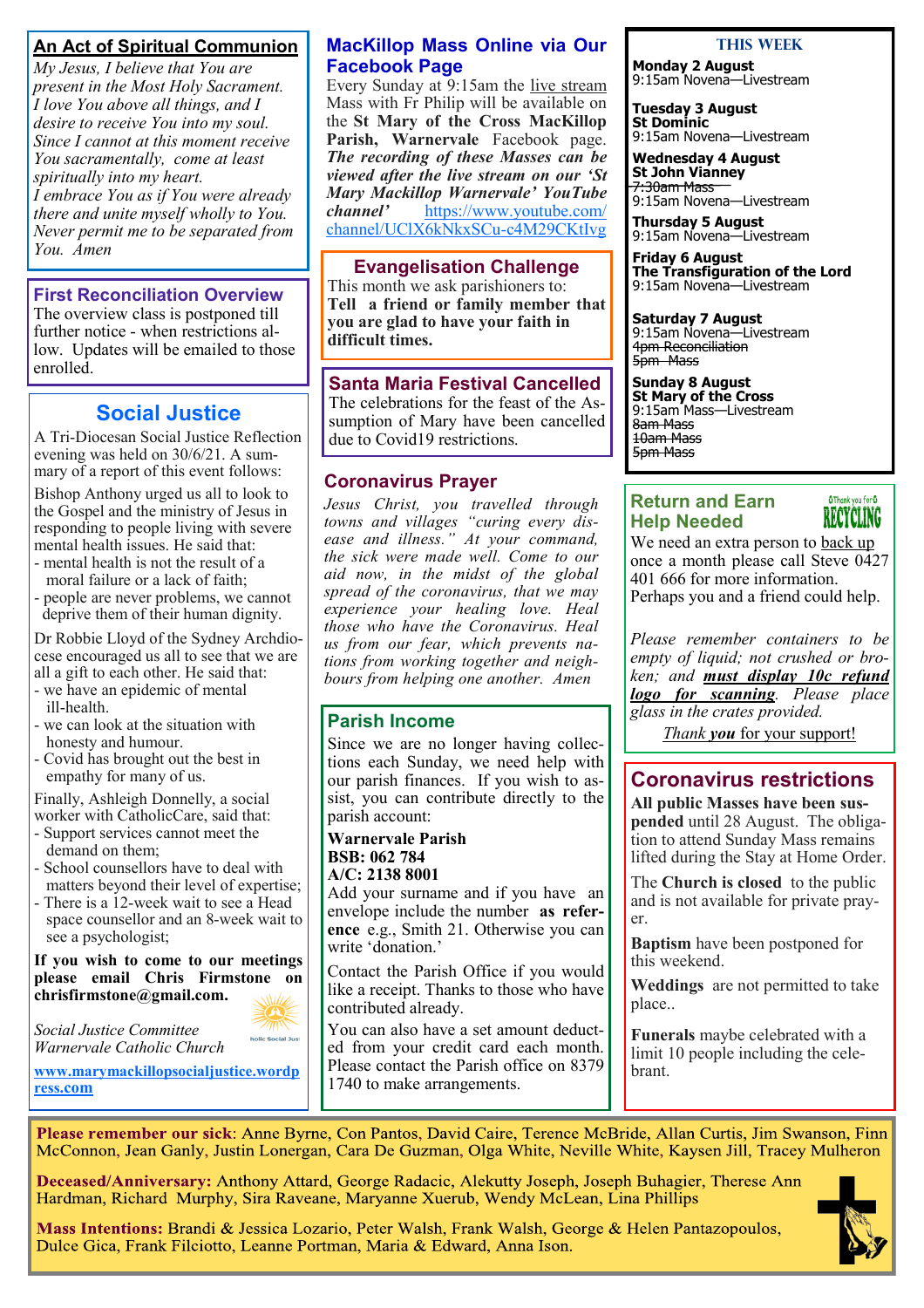# **18th Sunday in Ordinary Time—Year B**

# **First Reading Exodus 16:2-4, 12-15**

I will rain bread from heaven upon you.

The whole community of the sons of Israel began to complain against Moses and Arron in the wilderness and said to them, 'Why did we not did at the Lord's hand in the land of Egypt, when we were able to sit down to pans of meat and could eat bread to our heart's content! As it is, you have brought us to this wilderness to starve this whole company to death!'.

Then the Lord said to Moses, 'Now I will rain down bread for you from the heavens. Each day the people are to go out and gather the day's portion; I propose to test them in this way to see whether they will follow my law or not.'

'I have heard the complaints of the sons of Israel. Say this to them, 'Between the two evenings you shall eat meat, and in the morning you shall have bread to your heart's content. Then you will learn that I, the Lord, am your God." And so it came about: quails flew up in the evening, and they covered the camp in the morning there was a coating of dew all around the camp. When the coasting of dew lifted, there on the surface of the desert was a thing delicate, powdery, as fine as hoarfrost on the ground. When they saw this, the sons of Israel said to one another, 'What is this?' not knowing what is was. 'That' said Moses to them 'is the bread of the Lord give you to eat.'

The word of the Lord.

# **Responsorial Psalm Ps 77:3-4, 23-25, 54**

The Lord gave them bread from heaven.

The things we have heard and understood, the things our fathers have told us, we will tell to the next generation: the glories of the Lord and his might. R

He commanded the clouds above and opened the gates of heaven. He rained down manna for their food, and gave them bread from heaven. R

Mere men ate the bread of angels. He sent them abundance of food. He brought them to his holy land, to the mountain which his right hand had won. R